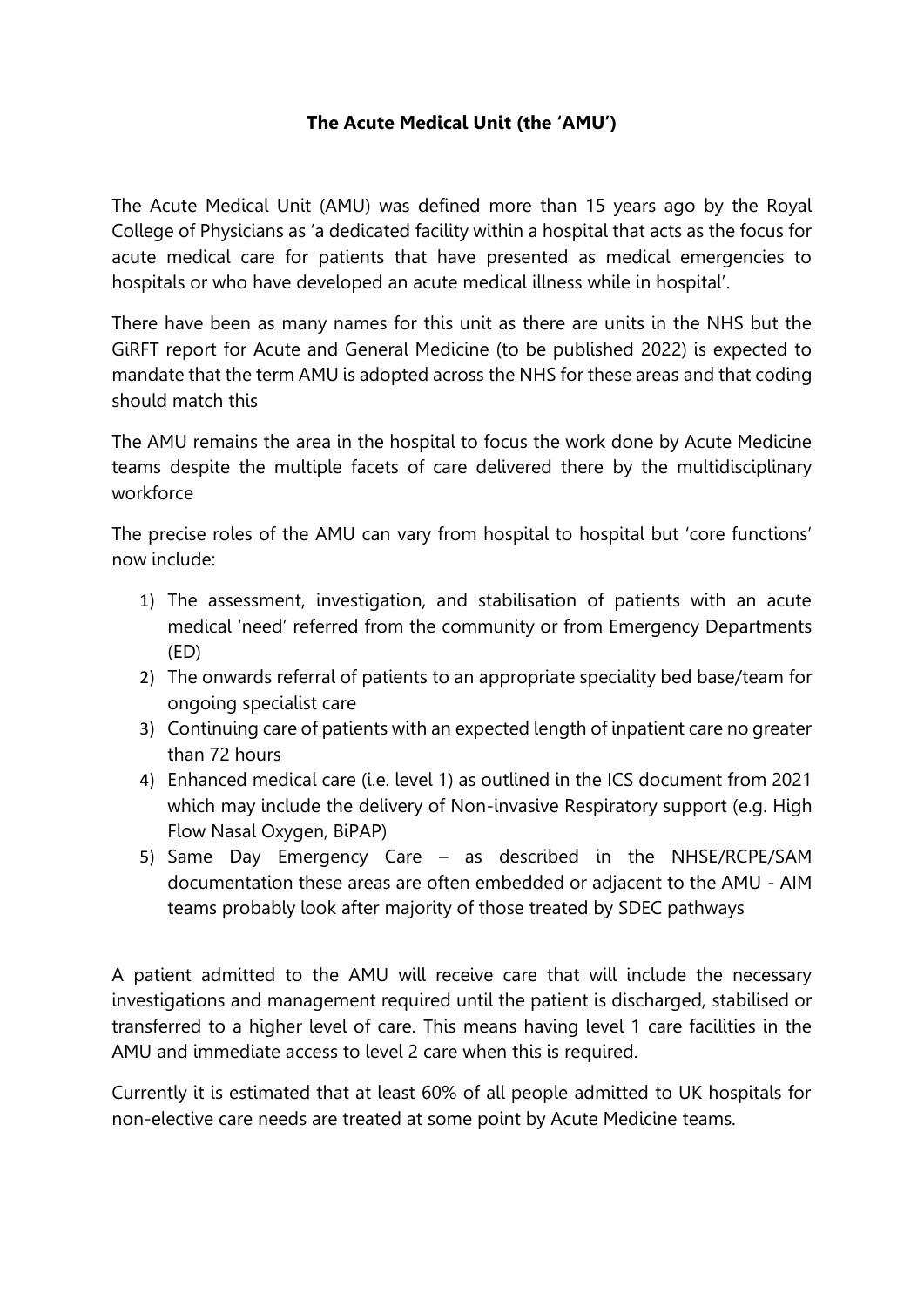To enable this, the AMU must

- 1) Have adequate bed numbers the only previous 'recommendation' (from >15 years ago) was the bed base should be the size of the 24hr 'intake' + 10% - with monitoring to suit the needs of the patients (e.g. telemetry). GIRFT have added to this 'There should be adequate bed capacity to enable the potential 50% of patients admitted to the AMU who have a short stay to be discharged without being moved further into the hospital'
- 2) Have adequate staffing levels as per NHS guidance including in the Enhanced Care areas – see NHS recommendations, RCP Safer Staffing reports etc.
- 3) Have access to investigations deemed necessary in a time frame that reflects patient need – often needs to be comparable to that offered to the Emergency Departments
- 4) Have geographical adjacencies to support the flow of patients in and out of the unit in a timely fashion, the access to investigations and the 'accessory' areas such as SDEC
- 5) Have access to sufficient 'downstream' beds to meet the needs of the patients on the AMU requiring further care in a timely fashion to avoid 'exit block' of the AMU
- 6) Have access to specialist opinions as required (i.e. 'in reach') in a timely manner and of sufficient seniority to make a definitive management plan
- 7) Have adequate IT provision, administration, and managerial support
- 8) Have access to therapy/pharmacy services to enable timely treatment and discharge processes 7-days a week
- 9) Have estate that provides space for private/sensitive conversations with patients/families, the performing of necessary procedures, storage for the necessary equipment/medications and for staff rest and education.

Schematic diagrams of the support needed by an AMU

1) RCP 2007[Acute medical care: the right person, in the right setting](https://www.acutemedicine.org.uk/wp-content/uploads/2014/04/RCP-Acute-Medicine-Task-Force-Report.pdf) – first time.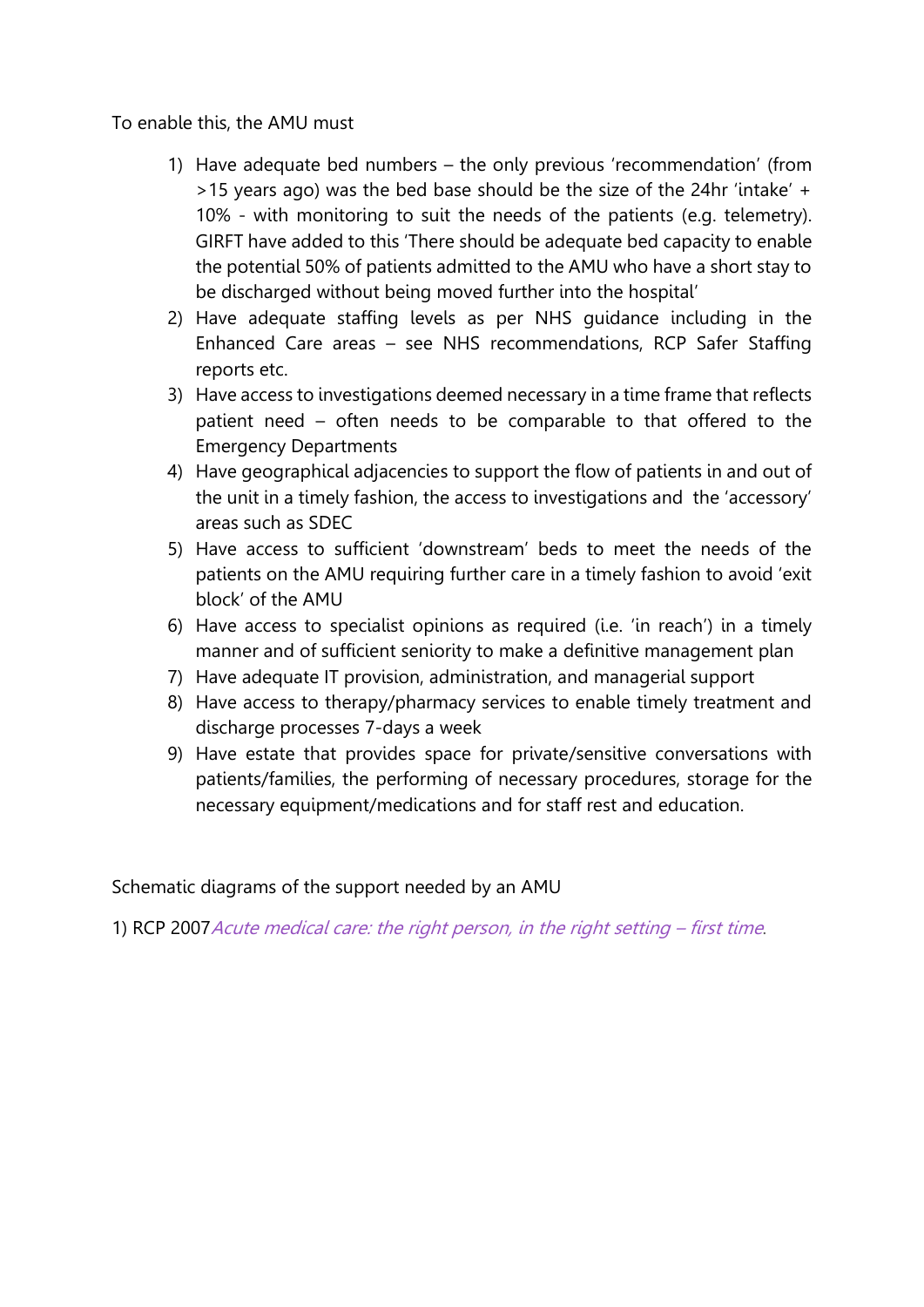

2) Adapted from GIRFT AIM/GIM report 2021

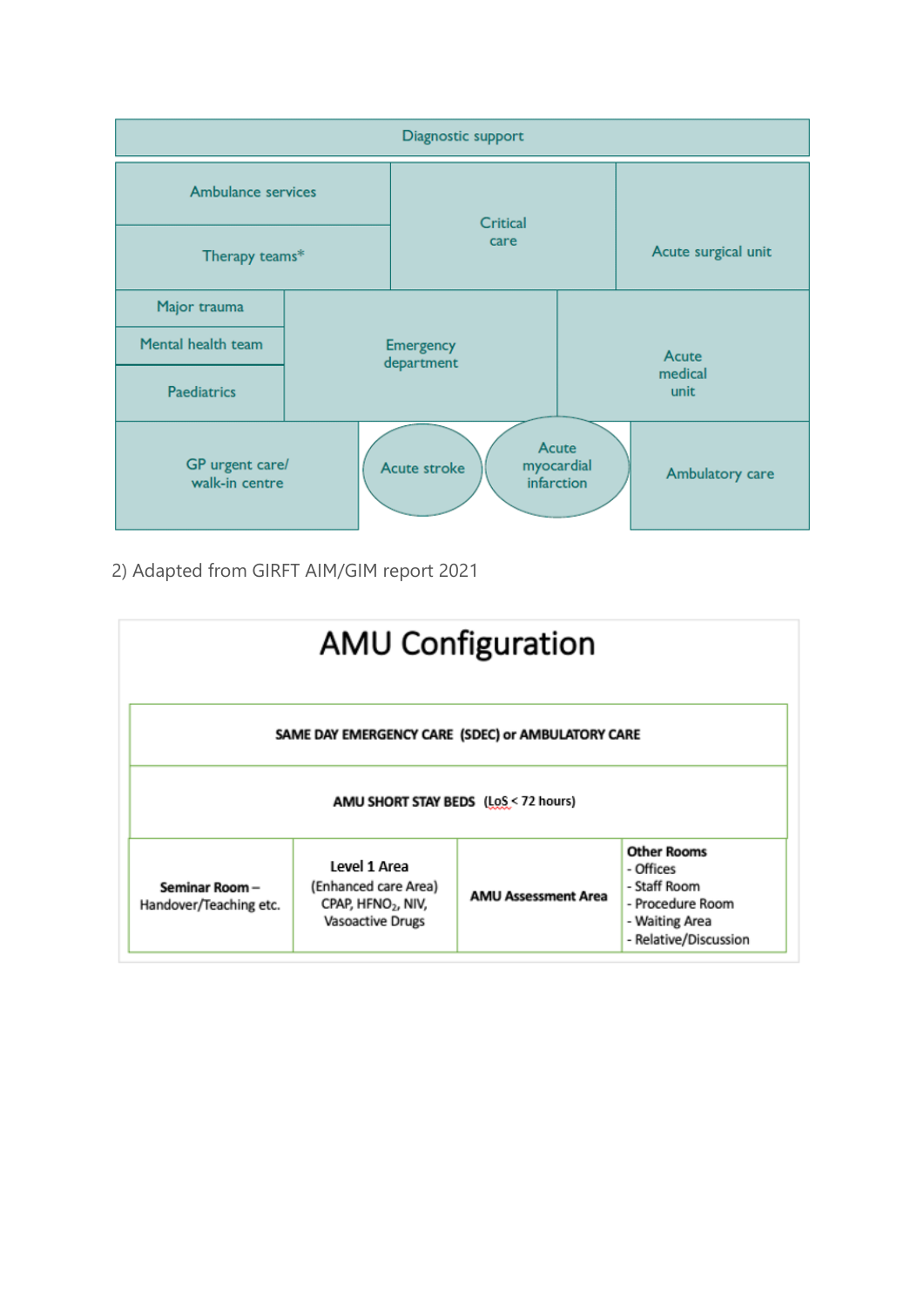### **Staffing the AMU**

The AMU can be staffed by people from across the MDT fulfilling roles appropriate to their capabilities

### **Medical roles**

Consultants specialising in AIM – other consultants may also work 'sessions' on an AMU as in the 'acute take' but not be classed as Acute Medicine specialists

Trainees in AIM -ST4-7 doctors on the AIM training program or employed at this level by a trust training to join the Specialist Register via CESR process

Trainees in (G) IM – IMT 3 and ST4-7 in other specialities working in the acute unselected take

IMT/GPST/Foundation doctors

Advanced Level Practitioners

Physician Associates

For advice on staffing numbers people can refer to the RCP publications regarding 'Safe Staffing' (Report of a working party RCPL 2019 ) and the Acute Care toolkit 4: Delivering a 12-hour, 7-day consultant presence on the acute medical unit 2012 We would strongly recommend that senior decision makers (i.e. consultants, senior registrars) have no other commitments whilst working on the AMU

#### **Nursing**

The AMU must be staffed with sufficient numbers and skill mix to ensure safe care. There is no published UK guidance on this beyond a generic 1 nurse for 8 patients but the Patient Safety Network recommended that the minimum should be 1 nurse for 5 patients -for further details see RCN publications

We would strongly recommend that a senior nurse Co-Ordinator is on duty 24/7 when they have no other patient focused tasks

More recently the NHS has published , under the auspices of recovering urgent care, the 'six to help fix' document which recommends a qualified staffing level on AMU of 1:6 with more required for enhanced areas and protecting the numbers on the units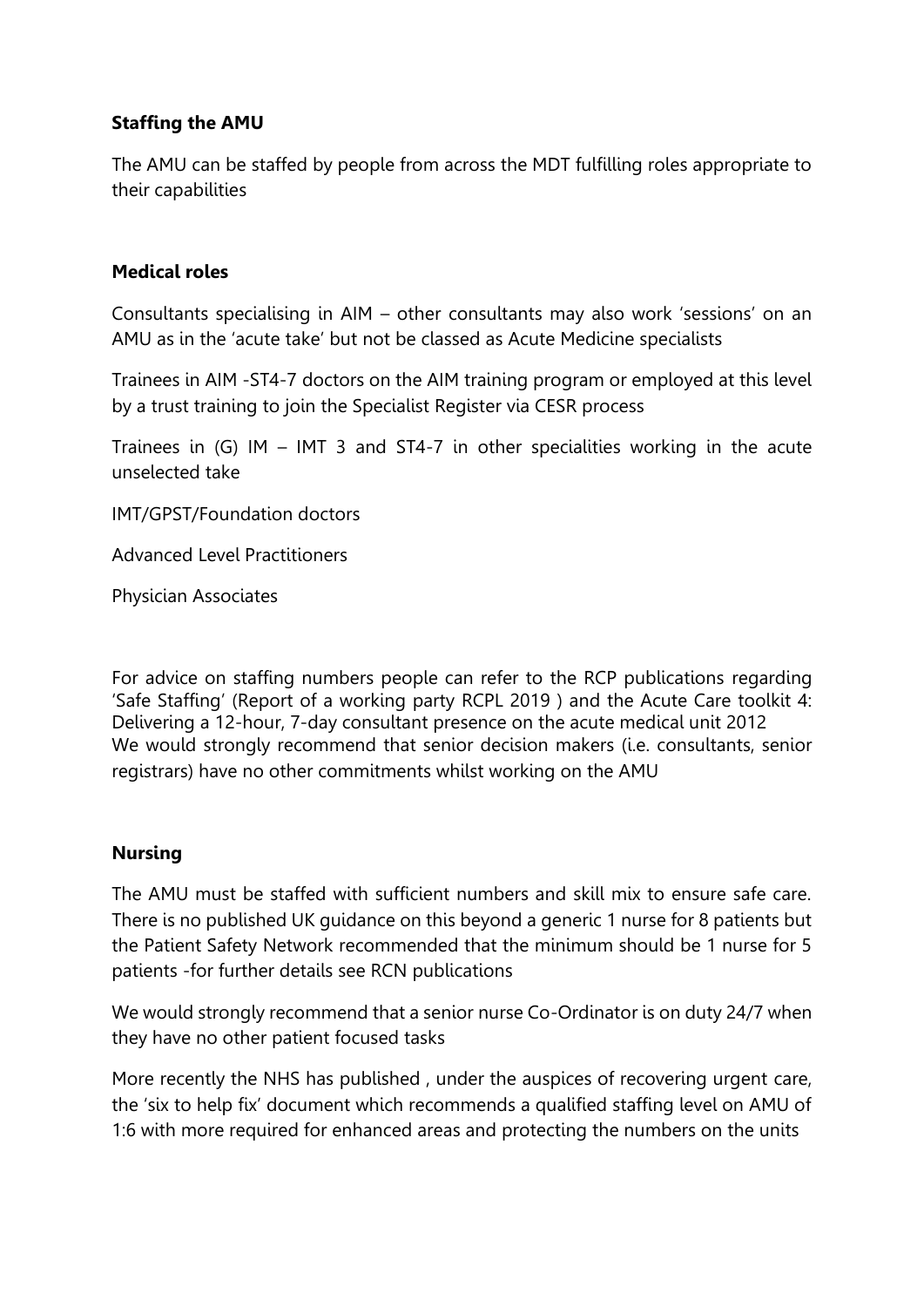### **Allied health Professionals**

The AMU must have staff available from the following areas 7 days a week

Pharmacy Physiotherapy Occupational Therapy Speech and Language Therapy Mental Health practitioners Social work Administration Clinical Educator Others maybe including bed management/discharge teams

The AMU must have named operational and general managers responsible for the day to day running of the AMU

# **SDEC staffing**

A working group under NHSE/I and chaired by Acute Medicine have developed a range of guidance notes and toolkits to aid teams staff their SDEC units. These are all available (free) on the NHS Futures platform.

It is also the first action point on the previously mentioned 'Six to help fix' document that states that SDEC must be protected i.e. not used as an inpatient area but also that its staff must also be maintained to provide the vital efficient service.

#### **Functions of the AMU/AIM team**

The AMU is the hub for the assessment and treatment to either discharge home or onward referral for patients referred with an acute medical need (excepting those requiring higher level or immediate specialist care e.g. acute stroke, CCU)

The AMU can include, depending on the local hospital estate, the SDEC unit and if delineated and staffed to recommended levels an enhanced care area. These can offer single organ support (e.g. BiPAP) above general ward level